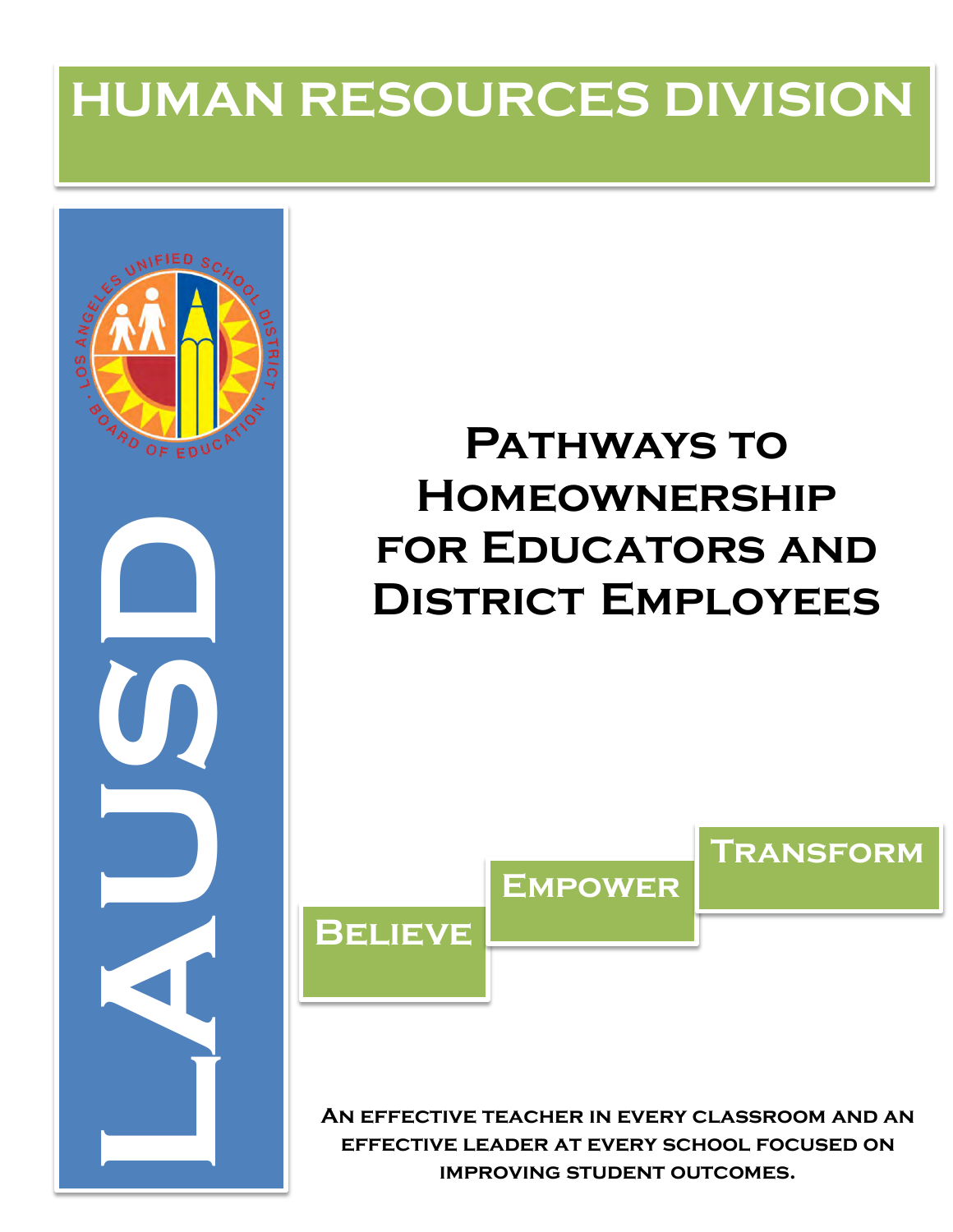#### **MEMBERS OF THE BOARD**

DR. RICHARD A. VLADOVIC, PRESIDENT **TAMAR GALATZAN MÓNICA GARCÍA BENNETT KAYSER** DR. GEORGE J. MCKENNA III **MÓNICA RATLIFF STEVEN ZIMMER** 



#### **LOS ANGELES UNIFIED SCHOOL DISTRICT**

**Human Resources Division** 333 South Beaudry Avenue, 14th Floor Los Angeles, California 90017 Telephone: (213) 241-6131 Fax:  $(213)$  241-8418

**RAMON C. CORTINES** SUPERINTENDENT OF SCHOOLS

**MICHELLE KING CHIEF DEPUTY SUPERINTENDENT** 

**JUSTO H. AVILA CHIEF HUMAN RESOURCES OFFICER** 

April 24, 2015

Dear LAUSD Educators and Employees:

The Los Angeles Unified School District (LAUSD) believes that student success is linked to your success, both inside and outside of the classroom. We also know that your dedication collectively results in a tremendous benefit to student achievement, as well as their college readiness and career success plans.

The Human Resources (HR) Division hopes this list of resources helps provide information and pathways to home ownership that may assist you directly or that you can share with other individuals you believe can benefit also as potential future homeowners.

Our goal is to build awareness of programs available that may assist our employees to attain a mortgage or obtain down-payment assistance to purchase a home. Some of these home loans are incentives that encourage and reward service in certain fields, such as teaching and other positions dedicated to help make our schools a better place for our students. If you find that you are interested in one of these opportunities, please contact the program through the website or contact information listed for each program. Home loan and down payment assistance programs may require employment verification. You may contact The Work Number at (800) 367-2884 or visit http://achieve.lausd.net/Page/3640 to obtain employment verification.

This information was developed to provide assistance to our employees as they research resources and strategies involved in a home purchase, but please know that eligibility and requirements may be subject to change. If you become aware of other resources that may prove beneficial to our LAUSD employees, please contact and share with any Human Resources staff at (213) 241-5100, or contact:

Tiffany Christian (extension 29329) or email at: Darvina Bradley (extension 29199) or email at:

tmc6331@lausd.net darvina.bradley@lausd.net

Thank you for all that you do for the children of LAUSD!

Sincerely,

Justo H. Avila

Disclaimer: The information contained in this document is solely provided as helpful information to build awareness and potentially benefit of our employees interested in purchasing a home in the future.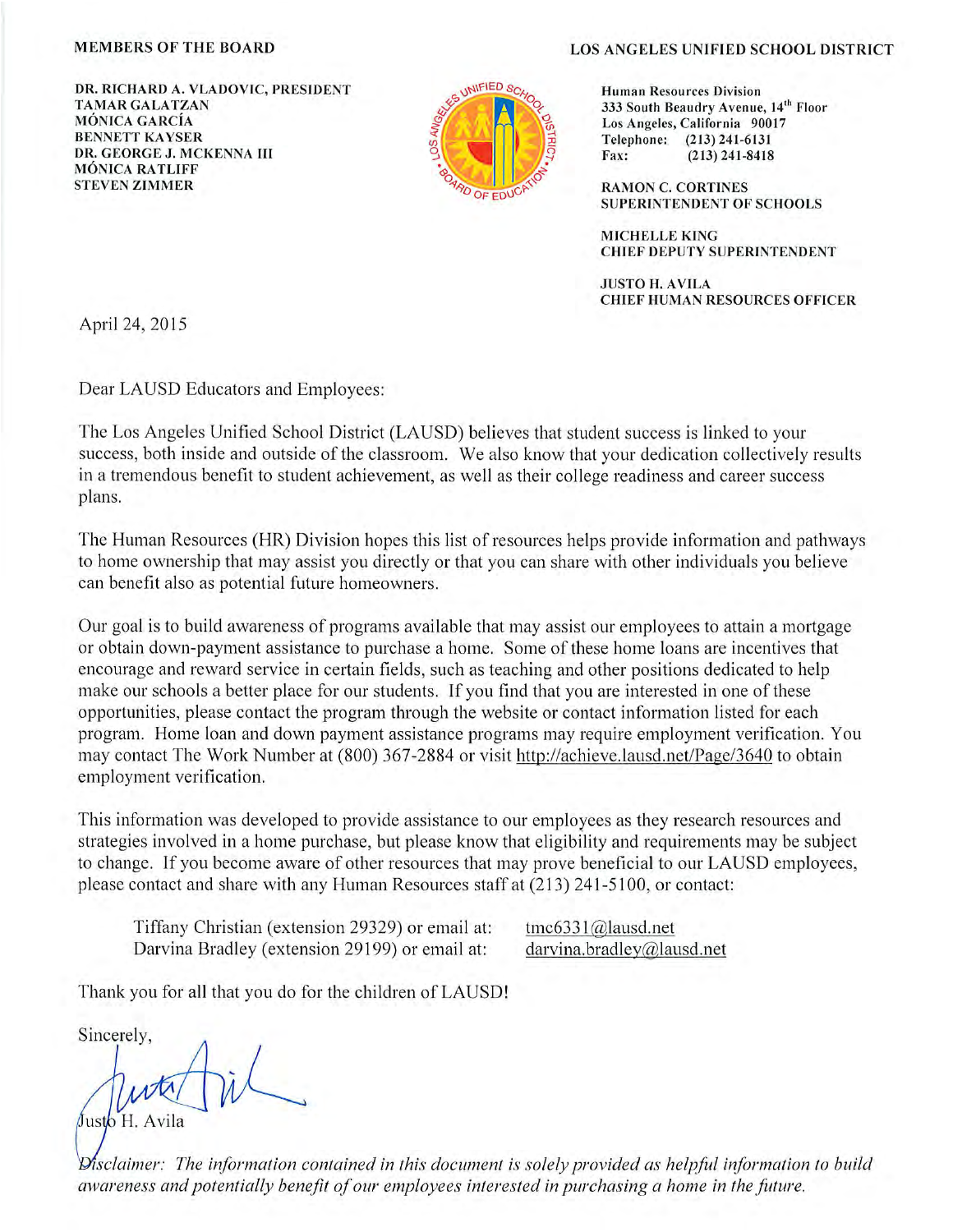| draft 04/8/15                                           |                                                                        |
|---------------------------------------------------------|------------------------------------------------------------------------|
| <b>Program Description</b>                              | <b>Program Requirements</b>                                            |
| <b>NACA</b>                                             | <b>Borrower Requirements</b>                                           |
| Neighborhood Assistance Corporation of America:         | No Down payment<br>$\bullet$                                           |
|                                                         |                                                                        |
|                                                         | NACA mortgage offers a 100% financing of the value of the<br>$\bullet$ |
| The NACA mortgage allows NACA Members to purchase       | property                                                               |
| their homes with take into account your individual      | No Closing Costs<br>$\bullet$                                          |
| circumstances                                           | No Points or Fees<br>$\bullet$                                         |
|                                                         | Below Market, 30-year, Fixed Rate<br>$\bullet$                         |
|                                                         | Credit Score Not Considered<br>$\bullet$                               |
| No down payment<br>٠                                    |                                                                        |
| No closing costs<br>$\bullet$                           | NACA Qualification based on Member's individual                        |
| No fees<br>$\bullet$                                    | circumstances                                                          |
| Credit score is not a determining factor<br>$\bullet$   | No pre-payment penalty or balloon payments<br>$\bullet$                |
| Below-market interest rate<br>$\bullet$                 | NACA Membership is required with monthly dues of:<br>$\bullet$         |
| To access the NACA Mortgage you first must<br>$\bullet$ | \$50 for period of 5 to 10 years depending on type of                  |
|                                                         | mortgage                                                               |
| become NACA qualified                                   |                                                                        |
| Designed to provide long-term, affordable<br>$\bullet$  |                                                                        |
| homeownership                                           | <b>Property Requirement</b>                                            |
| No income limits for the homebuyers<br>$\bullet$        | One-two-three-or four-family owner-occupied principal                  |
| Open to all educators & the public<br>$\bullet$         | residences, including units in condos, coops, or combined              |
|                                                         | residential/commercial buildings                                       |
|                                                         |                                                                        |
| *Note: Homebuyer must not own another property at       |                                                                        |
| the close of the NACA mortgage                          | Properties may be existing homes<br>$\bullet$                          |
|                                                         | new construction                                                       |
|                                                         | or homes in need of renovation                                         |
|                                                         |                                                                        |
|                                                         | A condo requires 50% owner-occupancy<br>$\bullet$                      |
|                                                         | or a financially strong condo association                              |
|                                                         |                                                                        |
| For more information visit:                             |                                                                        |
|                                                         | <b>Renovations/Repairs</b>                                             |
| https://www.naca.com/nacaWeb/purchase/purcha            | Funds for renovations are provided as part of the<br>$\bullet$         |
| seProgram.aspx?language=                                | mortgage with NACA providing assistance throughout the                 |
|                                                         | renovation process                                                     |
|                                                         |                                                                        |
|                                                         | <b>Guidelines</b>                                                      |
|                                                         |                                                                        |
|                                                         | Properties must be located in areas where NACA provides<br>$\bullet$   |
|                                                         | services which are large areas nationwide including many               |
|                                                         | states                                                                 |
|                                                         | Homebuyer must not own another property when they<br>$\bullet$         |
|                                                         | close on the NACA mortgage                                             |
|                                                         | For more qualification information, consult NACA<br>$\bullet$          |
|                                                         | $(425)$ 602-6222                                                       |
|                                                         |                                                                        |
|                                                         |                                                                        |
|                                                         | <b>Lender Grants</b>                                                   |
|                                                         | Lenders with NACA provide a grant for low and moderate<br>$\bullet$    |
|                                                         | income ("LMI")                                                         |
|                                                         |                                                                        |
|                                                         | To obtain Employment Verification from Employee Relations              |
|                                                         | Office at (213) 241-6591 or employeeverify@lausd.net                   |
|                                                         |                                                                        |
| To apply contact NACA:                                  |                                                                        |

**[https://www.naca.com/nacaWeb/purchase/purchaseProgram.aspx?language=](https://www.naca.com/nacaWeb/purchase/purchaseProgram.aspx?language)** 

or call NACA's Member Services at 425-602-6222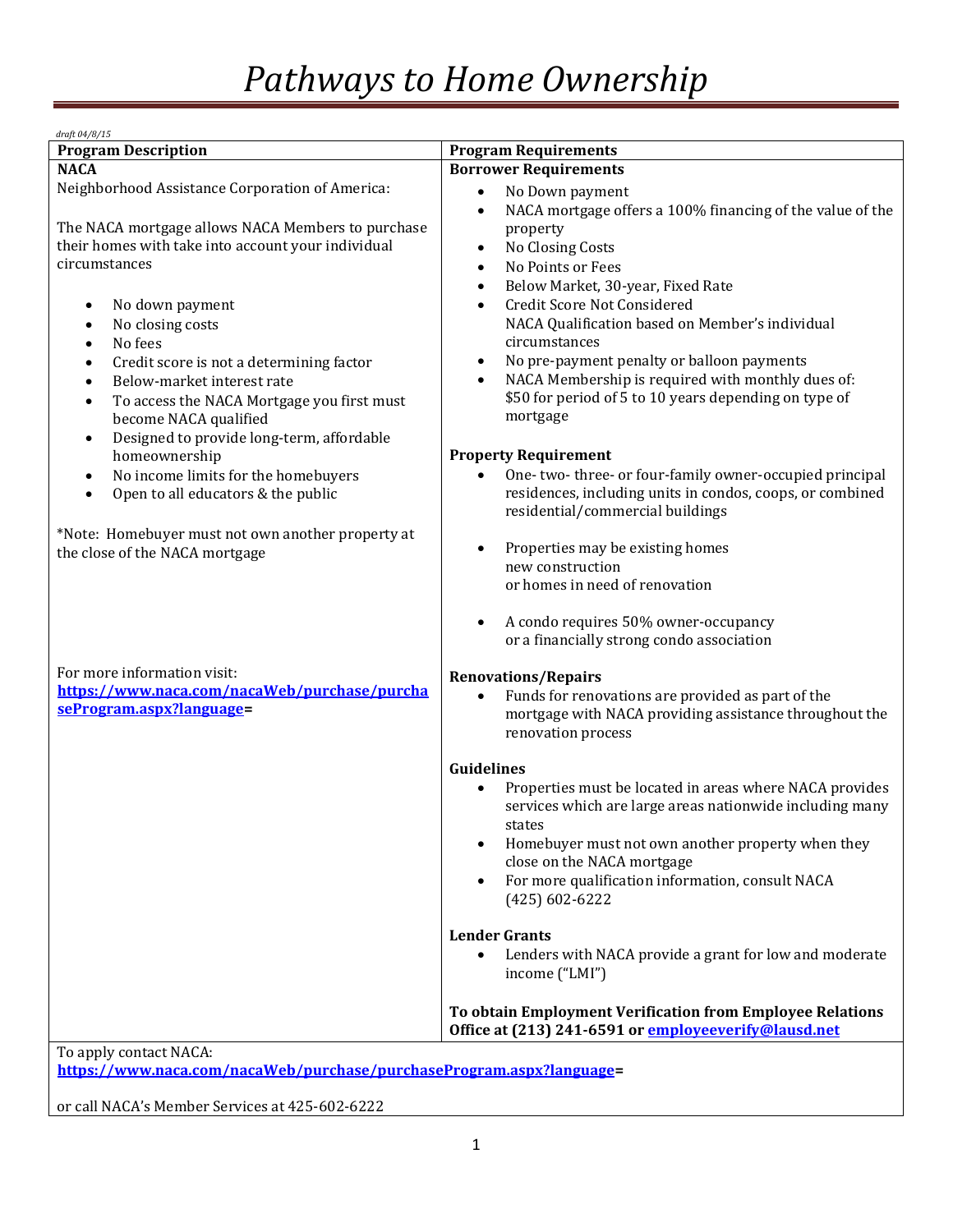| <b>Program Description</b>                                                                                                                                                                                                                                                                                                                                                                                                                                                                                                                                                                                                                                                                                                                                   | <b>Program Requirements</b>                                                                                                                                                                                                                                                                                                                                                                                                                                                                                                                                                                                                                                                                                                                                                                                                                                                                                                                                                                                                                                                                                                                                                                                                                                                                                                                                                                                                                                                                                                                                                            |
|--------------------------------------------------------------------------------------------------------------------------------------------------------------------------------------------------------------------------------------------------------------------------------------------------------------------------------------------------------------------------------------------------------------------------------------------------------------------------------------------------------------------------------------------------------------------------------------------------------------------------------------------------------------------------------------------------------------------------------------------------------------|----------------------------------------------------------------------------------------------------------------------------------------------------------------------------------------------------------------------------------------------------------------------------------------------------------------------------------------------------------------------------------------------------------------------------------------------------------------------------------------------------------------------------------------------------------------------------------------------------------------------------------------------------------------------------------------------------------------------------------------------------------------------------------------------------------------------------------------------------------------------------------------------------------------------------------------------------------------------------------------------------------------------------------------------------------------------------------------------------------------------------------------------------------------------------------------------------------------------------------------------------------------------------------------------------------------------------------------------------------------------------------------------------------------------------------------------------------------------------------------------------------------------------------------------------------------------------------------|
| <b>Platinum/Sapphire Grant</b><br>The NHF*(National Homebuyer's Fund)<br>Platinum/Sapphire down payment assistance program is a<br>California homebuyer grant that provides assistance with<br>down payment towards the closing costs.<br>Does not have to be repaid<br>$\bullet$<br>Provides up to 5% of the loan<br>$\bullet$<br>DO NOT have to be first time homebuyer - can<br>$\bullet$<br>own other real estate<br>30 year fixed (purchase only)<br>$\bullet$<br>Grant works with FHA*, VA*, or USDA* financing<br>$\bullet$<br>Subordinate financing allowed<br>$\bullet$<br>Can be combined with other assistance programs<br>$\bullet$<br>like CHDAP<br>For more information visit:<br>http://www.nhfloan.org/programs/nhf-<br>platinum/guide.shtml | <b>Borrower Requirements</b><br>Owner Occupied only - must be borrowers primary<br>$\bullet$<br>residence<br>NO First Time Homebuyer Requirement - primary and<br>$\bullet$<br>sole residence<br>Maximum Debt to Income 45%<br>$\bullet$<br>Minimum 620 minimum FICO score<br>$\bullet$<br>Qualifying borrower income cannot exceed 115% of the<br>County HUD* AMI*<br>Household income Limits<br>Income limits for each county can be found at:<br>http://www.chfloan.org/programs/dpa/limits.aspx<br><b>Property Requirements</b><br>Single Family Residence and Owner Occupied Duplex OK<br>$\bullet$<br>Single family Condominium - with (HOA*)Home Owner<br>$\bullet$<br>Association approval<br>Single family Townhouse - with HOA approval<br>$\bullet$<br><b>Grant Options</b><br>3% or 5% Grant Available with FHA, VA, USDA<br>$\bullet$<br>3% Grant Available with Conventional First<br><b>Guidelines:</b><br>Is not a silent second loan or lien<br>$\bullet$<br>Works with FHA(Federal Housing Authority), VA<br>$\bullet$<br>(Veterans Affairs) & USDA(United States Department<br>Agriculture) loan programs<br>Home buyer education is NOT required<br>$\bullet$<br>Non-occupant co-borrowers are NOT allowed<br>$\bullet$<br><b>Program End Date</b><br>The GSFA* Platinum Grant is an ongoing program with no<br>$\bullet$<br>specific end date and may be discontinued at anytime<br>Currently the program is perpetually funded<br>$\bullet$<br>To obtain Employment Verification from Employee Relations<br>Office at (213) 241-6591 or employeeverify@lausd.net |
| To apply contact a CHF approved lender:<br>http://www.chfloan.org/programs/dpa/lenders.aspx                                                                                                                                                                                                                                                                                                                                                                                                                                                                                                                                                                                                                                                                  |                                                                                                                                                                                                                                                                                                                                                                                                                                                                                                                                                                                                                                                                                                                                                                                                                                                                                                                                                                                                                                                                                                                                                                                                                                                                                                                                                                                                                                                                                                                                                                                        |

 $\overline{\phantom{a}}$ 

FHA – Federal Housing Administration

VA – Veteran's Affairs

USDA – United States Department of Agriculture

HOA – Homeowner's Association

AMI – Average Median Income

CHDAP – California Housing Down Payment Assistance

GSFA - Golden State Finance Authority Formerly known as CHF –California Homebuyer's Fund

NHF – National Homebuyer's Fund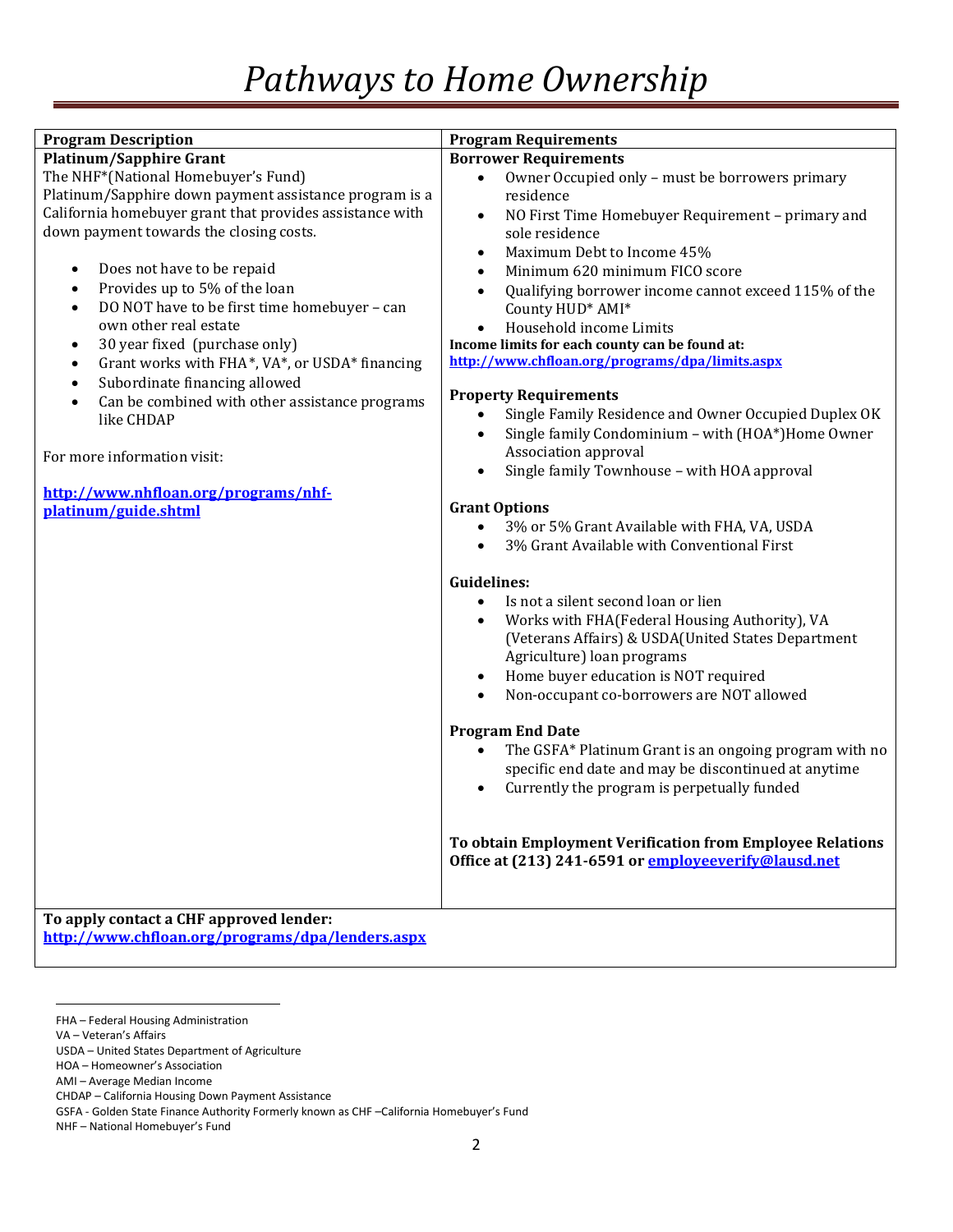| <b>Program Description</b>                                | <b>Program Requirements</b>                                                                                                             |
|-----------------------------------------------------------|-----------------------------------------------------------------------------------------------------------------------------------------|
| <b>CHDAP</b> - California Housing Down Payment Assistance | <b>Borrower Requirements</b>                                                                                                            |
| Program                                                   | Be a first-time homebuyer<br>$\bullet$                                                                                                  |
|                                                           | Occupy the property as their primary residence,<br>$\bullet$                                                                            |
| The California Housing Down Payment Assistance            | non-occupant co-borrowers are not allowed                                                                                               |
| Program provides 3% for down payment assistance in        | Homebuyer education counseling and obtain a certificate<br>$\bullet$                                                                    |
| silent second mortgage                                    | of completion through an eligible homebuyer counseling                                                                                  |
|                                                           | organization                                                                                                                            |
| For more information visit:                               | Your household income must be less than the allowable<br>$\bullet$                                                                      |
| http://www.calhfa.ca.gov/homebuyer/programs/chd           | <b>CHDAP</b> income limits:                                                                                                             |
| ap.htm                                                    | <b>CHDAP Income Limits when using an FHA first mortgage:</b><br>http://www.calhfa.ca.gov/homeownership/limits/income/income-            |
|                                                           | moderateFHA.pdf                                                                                                                         |
|                                                           |                                                                                                                                         |
|                                                           | <b>CHDAP Income Limits when using a VA, USDA or Conventional first</b><br>mortgage: http://www.calhfa.ca.gov/homeownership/limits/incom |
|                                                           | e/income-moderate.pdf                                                                                                                   |
|                                                           |                                                                                                                                         |
|                                                           | Meet the requirement of the lender and mortgage insurer<br>$\bullet$                                                                    |
|                                                           | /guarantor                                                                                                                              |
|                                                           | <b>Property Requirements</b>                                                                                                            |
|                                                           | Sales price of the home cannot exceed CalHFA's sales<br>$\bullet$                                                                       |
|                                                           | price limits, for county limits visit:                                                                                                  |
|                                                           | http://www.calhfa.ca.gov/homeownership/limits/                                                                                          |
|                                                           | Be a single-family, one-unit residence, including approved<br>$\bullet$                                                                 |
|                                                           | condominium/PUD (planned unit development)                                                                                              |
|                                                           | Guest houses, granny units and in-law quarters<br>$\circ$                                                                               |
|                                                           | may be eligible                                                                                                                         |
|                                                           | Manufactured housing allowed when combined with a<br>$\bullet$                                                                          |
|                                                           | FHA first mortgage only and home must be on a                                                                                           |
|                                                           | permanent foundation                                                                                                                    |
|                                                           | Condominiums must meet the guidelines of the first<br>$\bullet$                                                                         |
|                                                           | mortgage                                                                                                                                |
|                                                           | There is a five acre maximum on the size of the property<br>$\bullet$                                                                   |
|                                                           | Leaseholds/Land Trusts and Co-ops are not permitted<br>$\bullet$                                                                        |
|                                                           | Meet the requirements of the mortgage<br>$\bullet$                                                                                      |
|                                                           | insurer/guarantor                                                                                                                       |
|                                                           | <b>Homebuyer Education Requirement</b>                                                                                                  |
|                                                           | Requires homebuyer education for all its homebuyer<br>$\bullet$                                                                         |
|                                                           | programs                                                                                                                                |
|                                                           | Homebuyer education counseling certificates<br>$\bullet$                                                                                |
|                                                           | required from an approved Home Buying Counseling                                                                                        |
|                                                           | Agency                                                                                                                                  |
|                                                           |                                                                                                                                         |
|                                                           |                                                                                                                                         |
|                                                           | To obtain Employment Verification from Employee Relations<br>Office at (213) 241-6591 or employeeverify@lausd.net                       |
| To apply contact a CalHFA approved lender:                |                                                                                                                                         |

**<http://www.calhfa.ca.gov/apps/approvedlenders/>**

**Input the following information in the designated fields when looking for an approved lender:**

Input City: Los Angeles County: Los Angeles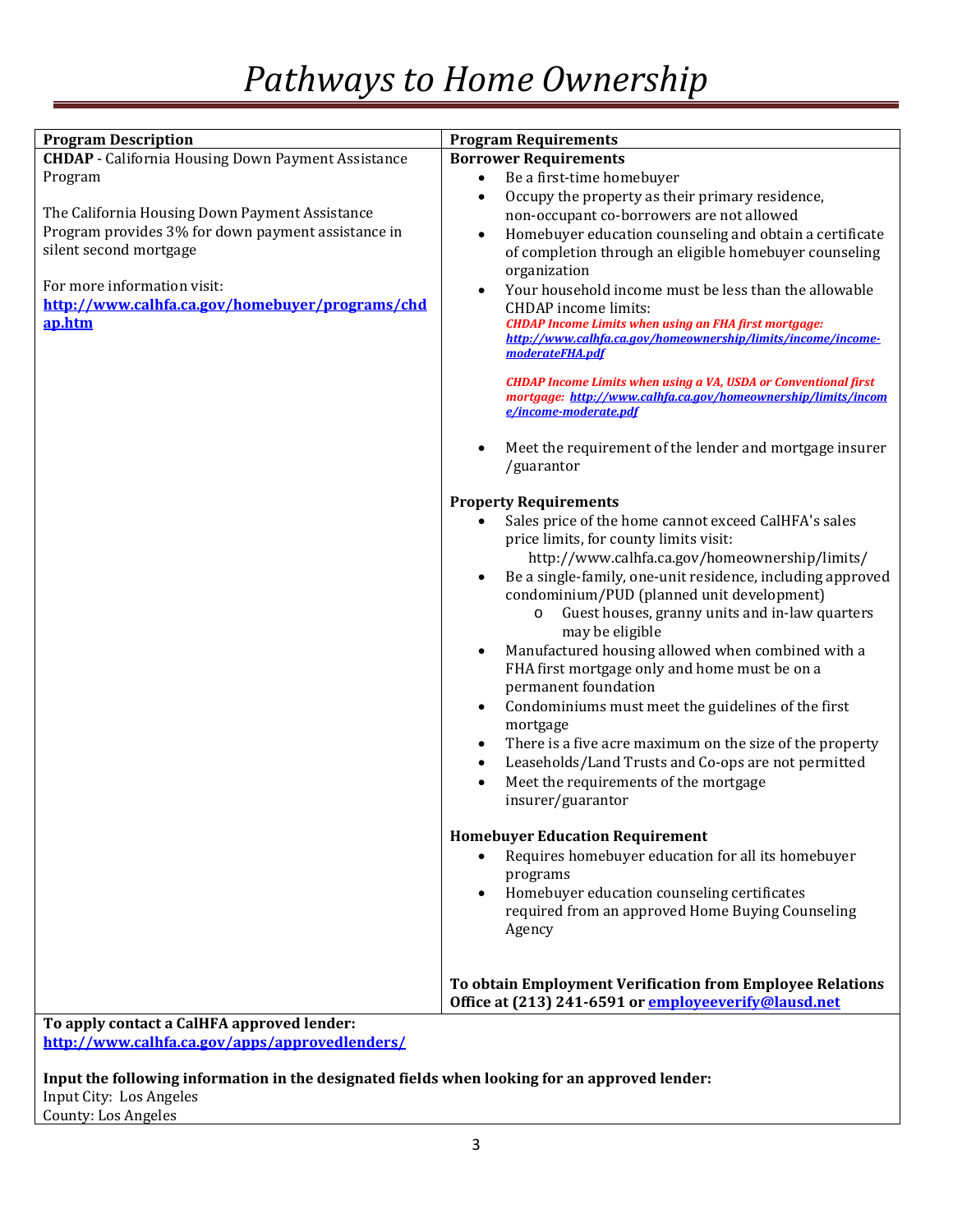| <b>Program Description</b>                                                                                                                                                                                                                                                                                                                                                                                                                                                                                                                                                                                                                                                                                                                                                                                                                                                                                                                                   | <b>Program Requirements</b>                                                                                                                                                                                                                                                                                                                                                                                                                                                                                                                                                                                                                                                                                                                                                                                                                                                                                                                                                                                                                                                                                                                                                                         |
|--------------------------------------------------------------------------------------------------------------------------------------------------------------------------------------------------------------------------------------------------------------------------------------------------------------------------------------------------------------------------------------------------------------------------------------------------------------------------------------------------------------------------------------------------------------------------------------------------------------------------------------------------------------------------------------------------------------------------------------------------------------------------------------------------------------------------------------------------------------------------------------------------------------------------------------------------------------|-----------------------------------------------------------------------------------------------------------------------------------------------------------------------------------------------------------------------------------------------------------------------------------------------------------------------------------------------------------------------------------------------------------------------------------------------------------------------------------------------------------------------------------------------------------------------------------------------------------------------------------------------------------------------------------------------------------------------------------------------------------------------------------------------------------------------------------------------------------------------------------------------------------------------------------------------------------------------------------------------------------------------------------------------------------------------------------------------------------------------------------------------------------------------------------------------------|
| <b>CalPATH (California Public Employees and Teacher</b><br>Home) Loan<br>Mortgage program to help California's Teachers, Public<br>Employees (school district staff/employees), Police, and<br>Firefighters purchase or refinance a home<br>Discounted interest rates<br>$\bullet$<br>Reduced lender fees<br>$\bullet$<br>Free rate float down (ensures lowest rate<br>$\bullet$<br>possible)<br>Purchase or refinance of an existing loan<br>$\bullet$<br>Down payments as low as 3.5%<br>$\bullet$<br>Credit scores* as low as 600<br>$\bullet$<br>NOT limited to first time home buyers<br>$\bullet$<br>Lender credits available to help pay closing costs<br>$\bullet$<br>Can combine or layer CalPATH with other<br>$\bullet$<br>assistance programs, like CHDAP, so that teachers<br>only need .5% for a down payment<br>For more information visit Mountain West Financial<br>at: https://www.mwfdirect.com/LoanPrograms/CalP<br><b>ATH-Loan.aspx</b> | <b>Borrower Requirements</b><br>Active, inactive, or retired members of any of the following:<br>California State Teachers Retirement System (CalSTRS)*<br>$\bullet$<br>members, employee of a California public school district,<br>or California state university or junior college or<br>California Public Employees Retirement System<br>$\bullet$<br>(CalPERS) member and employees of a public agency that<br>contributes to CalPERS or<br>All Public Employees (city, county, state), Educators,<br>$\bullet$<br>Teachers, Police/Peace Officers, Law Enforcement,<br>Firefighters, Emergency Medical Technicians, CalTrans,<br>Judges, and Legislators, and clerical/administrative city,<br>county or state agency employees or<br>Proof of eligibility requires a copy of a benefit statement,<br>$\bullet$<br>pay stub, or verification of employment from a public<br>employer or school district<br><b>Property Requirements</b><br>1-4 Single family residence (SFR*)<br>$\bullet$<br>Detached PUD (planned unit development)<br>$\bullet$<br>Condo<br>$\bullet$<br>To obtain Employment Verification from Employee Relations<br>Office at (213) 241-6591 or employeeverify@lausd.net |
| To apply visit                                                                                                                                                                                                                                                                                                                                                                                                                                                                                                                                                                                                                                                                                                                                                                                                                                                                                                                                               |                                                                                                                                                                                                                                                                                                                                                                                                                                                                                                                                                                                                                                                                                                                                                                                                                                                                                                                                                                                                                                                                                                                                                                                                     |

**Mountain West Financial:**

**<https://www.mwfdirect.com/LoanApplication/CalPATH-Application.aspx>**

Contact **Mountain West Financial** at 800-310-7577

<span id="page-5-0"></span>l CalSTRS – California State Teachers Retirement System

SFR – Single Family Residence

Credit Score – uses a numerical range of 280 to 850 to measure credit worthiness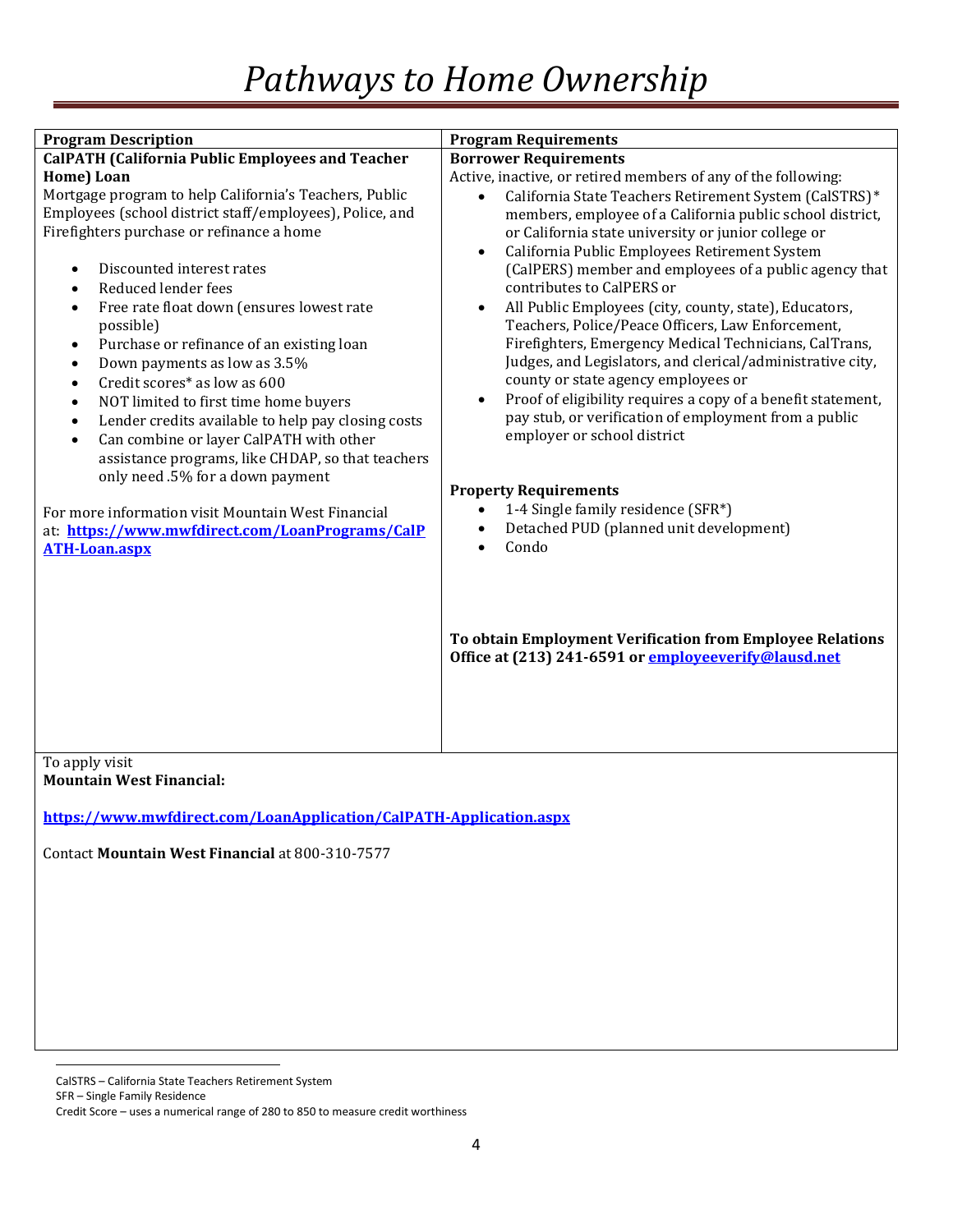| <b>Program Description</b>                                                                    | <b>Program Requirements</b>                                                                  |
|-----------------------------------------------------------------------------------------------|----------------------------------------------------------------------------------------------|
| <b>My Community Teacher Mortgage (MCTM)</b>                                                   | <b>Borrower Requirements</b>                                                                 |
| The My Community Teacher Mortgage gives teachers in                                           | No borrower may have an ownership interest in any other<br>$\bullet$                         |
| California access to a low down payment home loan with                                        | residential dwelling at the time of closing                                                  |
| more flexible underwriting guidelines and discounted PMI.                                     | Pre-purchase Home Buyer Education & Counseling<br>$\bullet$                                  |
| Up to 97% financing<br>$\bullet$                                                              | Requirements<br>Not limited to first time home buyers<br>$\bullet$                           |
| Prior credit history not required<br>$\bullet$                                                |                                                                                              |
| <b>Alternative to CalSTRS</b><br>$\bullet$                                                    | Household income cannot exceed 140% of the county Area<br>$\bullet$<br>Median Income (AMI*): |
| Can be combined with CHDAP<br>$\bullet$                                                       |                                                                                              |
| Loan terms up to 40 years<br>$\bullet$                                                        | Income limits for each county can be found at:                                               |
| special income* qualifications for teachers<br>$\bullet$                                      | http://www.chfloan.org/programs/dpa/limits.aspx                                              |
| educational institution employees, police officers                                            |                                                                                              |
| firefighters & health care worker                                                             | <b>Property Requirements</b>                                                                 |
|                                                                                               | 1-unit principal residence (including<br>$\bullet$                                           |
|                                                                                               | condos, co-ops, and PUD(planned unit                                                         |
|                                                                                               | development)                                                                                 |
| For more information visit:                                                                   |                                                                                              |
| https://www.fanniemae.com/singlefamily/mortgage-                                              |                                                                                              |
| products?taskId=task-75                                                                       |                                                                                              |
|                                                                                               |                                                                                              |
|                                                                                               |                                                                                              |
| part-time income qualifications considered*                                                   | To obtain Employment Verification from                                                       |
|                                                                                               | Employee Relations Office at (213) 241-6591                                                  |
|                                                                                               | or employeeverify@lausd.net                                                                  |
|                                                                                               |                                                                                              |
|                                                                                               |                                                                                              |
|                                                                                               |                                                                                              |
|                                                                                               |                                                                                              |
|                                                                                               |                                                                                              |
|                                                                                               |                                                                                              |
| To apply contact a HUD FHA approved lender:                                                   |                                                                                              |
| http://www.hud.gov/ll/code/llslcrit.cfm                                                       |                                                                                              |
|                                                                                               |                                                                                              |
| Input the following information in the designated fields when looking for an approved lender: |                                                                                              |
| Select State: California                                                                      |                                                                                              |

<span id="page-6-0"></span>Input City: Los Angeles County: Los Angeles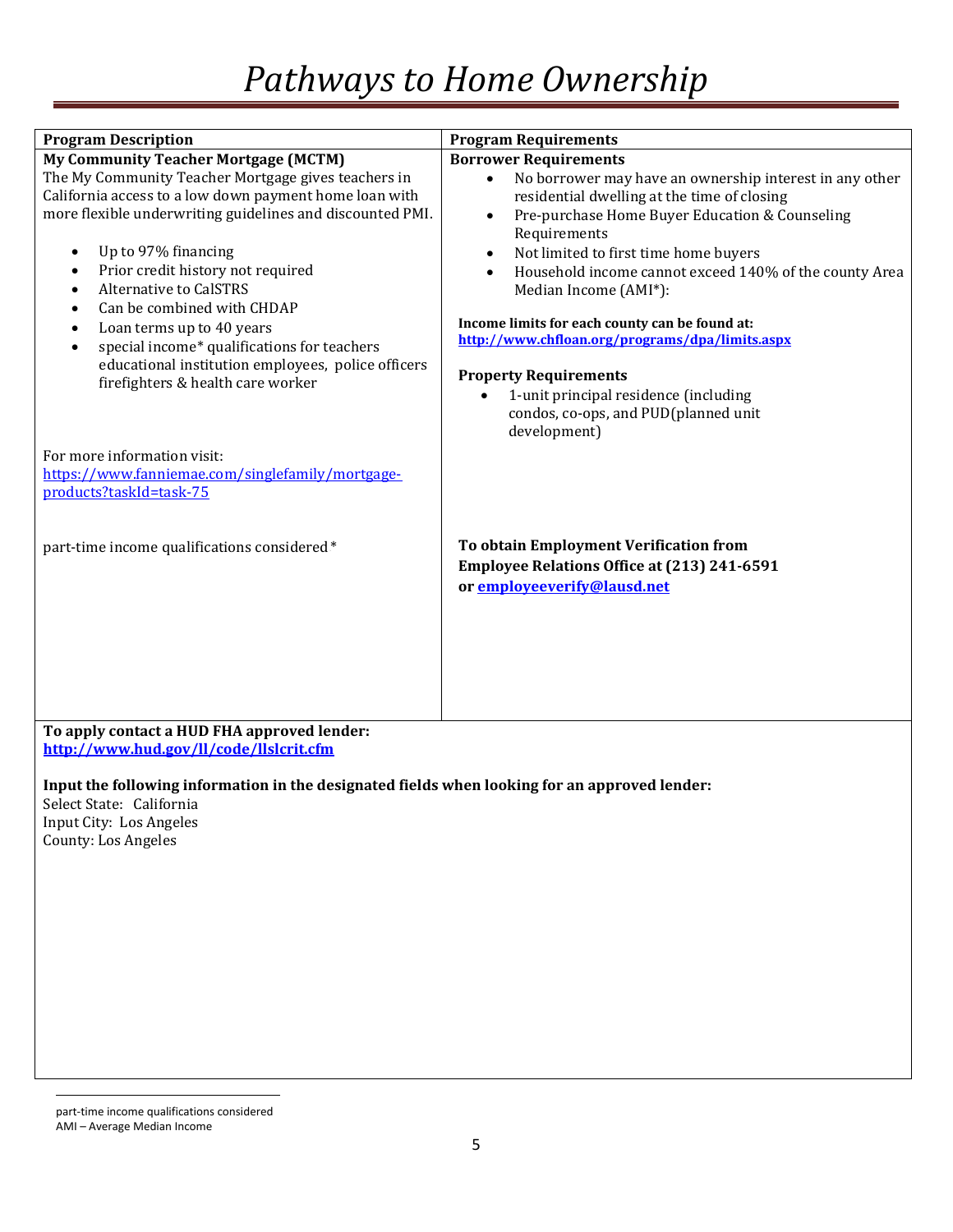| <b>Program Description</b>                                                                                                                                                                                                                                                                                             | <b>Program Requirements</b>                                                                                                                                                                                                                                                                                                                                                                                                                                                                                                                                                                                                                                                                                                                                                                                                                                                                                                                                                                                                                                                                                                                                                                                                                                                                                                                          |
|------------------------------------------------------------------------------------------------------------------------------------------------------------------------------------------------------------------------------------------------------------------------------------------------------------------------|------------------------------------------------------------------------------------------------------------------------------------------------------------------------------------------------------------------------------------------------------------------------------------------------------------------------------------------------------------------------------------------------------------------------------------------------------------------------------------------------------------------------------------------------------------------------------------------------------------------------------------------------------------------------------------------------------------------------------------------------------------------------------------------------------------------------------------------------------------------------------------------------------------------------------------------------------------------------------------------------------------------------------------------------------------------------------------------------------------------------------------------------------------------------------------------------------------------------------------------------------------------------------------------------------------------------------------------------------|
| <b>Good Neighbor Next Door</b><br>The Good Neighbor Next Door program is a nationwide<br>home buying program that enables teachers to purchase<br>homes for 50% off the listed sale price<br>For more information visit:<br>http://portal.hud.gov/hudportal/HUD?src=/program<br>offices/housing/sfh/reo/goodn/gnndabot | <b>Borrowers Requirements</b><br>Pre-Kindergarten through 12th grade teachers<br>$\bullet$<br>A "teacher" is defined as an individual employed full time<br>by a public school, private school, or Federal, State, county,<br>or municipal educational agency as a State-certified<br>classroom teacher or administrator in grades K through 12<br>or<br>Law enforcement officers, firefighters and emergency<br>medical technicians and<br>You must commit to live in the property for 36 months as<br>your sole residence<br>HUD requires that you sign a silent second mortgage and<br>note for the discount amount. No interest or payments are<br>required on this "silent second" provided that you fulfill<br>the three-year occupancy requirement<br>Guidelines<br>Eligible Single Family homes located in revitalization<br>areas* that are listed exclusively for sale through the<br>Good Neighbor Next Door Sales program<br>Properties are available for purchase through the program<br>$\bullet$<br>for seven days<br>You must meet the requirements for a law enforcement<br>$\bullet$<br>officer, teacher, firefighter or emergency medical<br>technician and comply with HUD's regulations for the<br>program<br>To obtain Employment Verification from Employee Relations<br>Office at (213) 241-6591 or employeeverify@lausd.net |
|                                                                                                                                                                                                                                                                                                                        |                                                                                                                                                                                                                                                                                                                                                                                                                                                                                                                                                                                                                                                                                                                                                                                                                                                                                                                                                                                                                                                                                                                                                                                                                                                                                                                                                      |
|                                                                                                                                                                                                                                                                                                                        |                                                                                                                                                                                                                                                                                                                                                                                                                                                                                                                                                                                                                                                                                                                                                                                                                                                                                                                                                                                                                                                                                                                                                                                                                                                                                                                                                      |

**How to Apply Go to<http://www.hudhomestore.com/Home/Index.aspx>**

**Input the following information in the designated fields when looking for an approved lender:**

**Select:** California in the dropdown menu **Input:** Los Angeles County **Click submit**

 $\overline{\phantom{a}}$ 

Submit your interest in purchasing a specific home. The number of properties available is limited and the list of available properties changes weekly.

\*If more than one person submits an offer on a single home, a selection will be made by random lottery.

HUD Revitalization Area - HUD-designated geographic areas authorized by Congress under provisions of the National Housing Act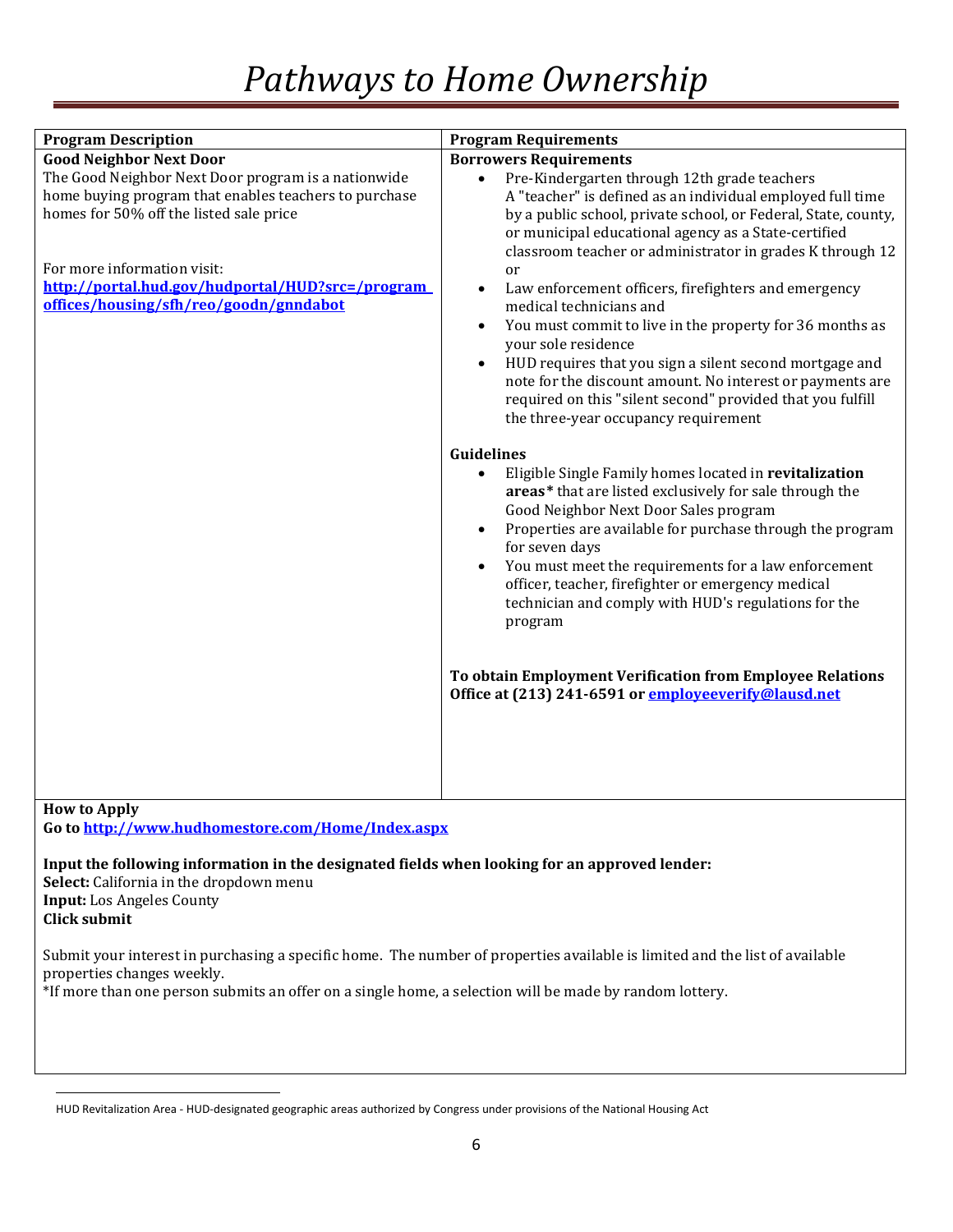| <b>Program Description</b>                                                                    | <b>Program Requirements</b>                                           |
|-----------------------------------------------------------------------------------------------|-----------------------------------------------------------------------|
| <b>Extra Credit Teacher Home Purchase Program (ECTP)</b>                                      | <b>Borrower Requirements</b>                                          |
| The ECTP home buyer assistance program is offered                                             | Be a first-time homebuyer<br>$\bullet$                                |
| through the California Housing Finance Agency (CalHFA*)                                       | Occupy the property as a primary residence; non-occupant<br>$\bullet$ |
|                                                                                               | co-borrowers are not allowed                                          |
| Gives first time home buyers* down payment<br>$\bullet$                                       | Homebuyer education counseling (certificate of completion             |
| assistance in the form of a silent second                                                     | required from an approved agency)                                     |
| FORGIVEABLE after three years of employment<br>$\bullet$                                      | Meet CalHFA income limits for this program                            |
| Loans range \$7,500 to \$15,000<br>٠                                                          | Income limits for each county can be found at:                        |
| Only available with an eligible CalFHA first<br>$\bullet$                                     | http://www.chfloan.org/programs/dpa/limits.aspx                       |
| mortgage loan                                                                                 |                                                                       |
| Can only be used for down payment assistance<br>$\bullet$                                     | Be currently employed in a County/Continuation or High                |
| Intended for teacher, administrator or staff<br>$\bullet$                                     | Priority school                                                       |
| member or be employed as a Classified Employee                                                | Hold an appropriate credential for a teacher,<br>$\bullet$            |
| at a High Priority School*                                                                    | administrator or staff member or be employed as a                     |
|                                                                                               | <b>Classified Employee</b>                                            |
|                                                                                               | Work for three years continuously from the date of the<br>$\bullet$   |
| For more information visit:                                                                   | loan in a County/Continuation or High Priority school(a               |
| http://www.calhfa.ca.gov/homebuyer/programs/ectp                                              | public or charter school that has an Academic                         |
| .htm                                                                                          | Performance Index (API) ranking of 1 through 5)                       |
|                                                                                               |                                                                       |
|                                                                                               | <b>Property Requirements</b>                                          |
|                                                                                               | Sales price of the home cannot exceed CalHFA's sales price            |
|                                                                                               | limits, for county limits visit:                                      |
|                                                                                               | http://www.calhfa.ca.gov/homeownership/limits/                        |
|                                                                                               | Be a single-family, one-unit residence, including approved            |
|                                                                                               | condominium/PUD*(Planned Unit Development)                            |
|                                                                                               | Guest houses, granny units and in-law quarters may be                 |
|                                                                                               | eligible                                                              |
|                                                                                               | Condominiums must meet the guidelines of the first                    |
|                                                                                               | mortgage                                                              |
|                                                                                               | Manufactured housing is not permitted<br>$\bullet$                    |
|                                                                                               | There is a five acre maximum on the size of the property<br>$\bullet$ |
|                                                                                               | Leaseholds/Land Trusts and Co-ops are not permitted<br>$\bullet$      |
|                                                                                               | Meet the requirements of the mortgage insurer/guarantor               |
|                                                                                               |                                                                       |
|                                                                                               | How do I apply for this loan program?                                 |
|                                                                                               | CalHFA is not a direct lender, CalHFA mortgage products are           |
|                                                                                               | offered through private loan officers who have been approved &        |
|                                                                                               | trained by a CHF Agency. To find a lender, please visit:              |
|                                                                                               | http://www.calhfa.ca.gov/homebuyer/lenders.htm                        |
|                                                                                               |                                                                       |
|                                                                                               | To obtain Employment Verification from Employee Relations             |
|                                                                                               | Office at (213) 241-6591 or employeeverify@lausd.net                  |
| To apply contact a CalHFA approved lender:                                                    |                                                                       |
| http://www.calhfa.ca.gov/apps/approvedlenders/                                                |                                                                       |
| Input the following information in the designated fields when looking for an approved lender: |                                                                       |

Input City: **Los Angeles**

County: **Los Angeles**

l

PUD - Planned Unit Development

High Priority School - a public or charter school that has an Academic Performance Index (API) ranking of 1 through 5 First-time Homebuyer - someone who has not owned and occupied their own home in the last three years CalHFA - California Federal Housing Administration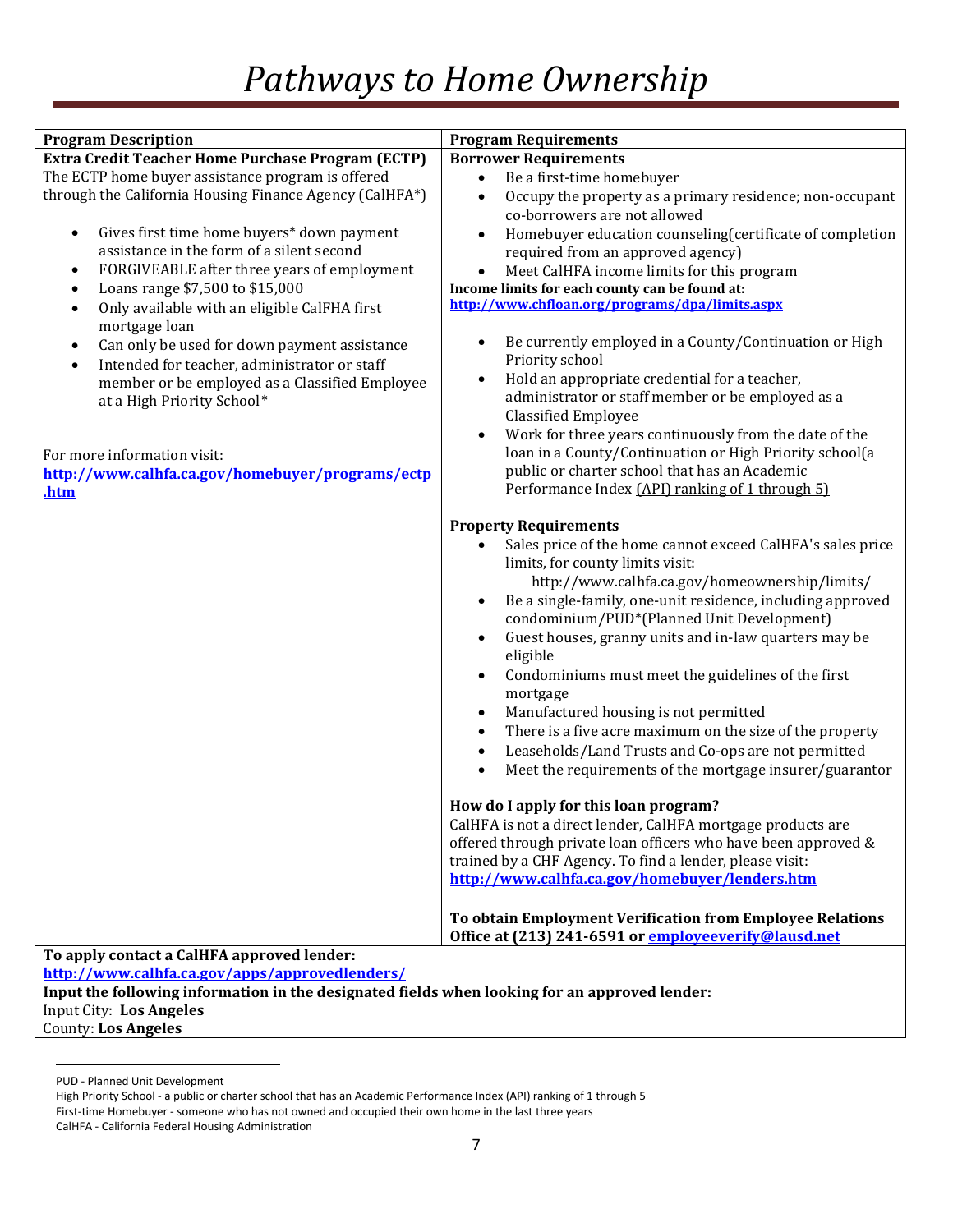| <b>Program Description</b>                                                                                                                                                                                                                                                                                                                                                         | <b>Program Requirements</b>                                                                                                                                                                                                                                                                                                                                                                      |
|------------------------------------------------------------------------------------------------------------------------------------------------------------------------------------------------------------------------------------------------------------------------------------------------------------------------------------------------------------------------------------|--------------------------------------------------------------------------------------------------------------------------------------------------------------------------------------------------------------------------------------------------------------------------------------------------------------------------------------------------------------------------------------------------|
| CityLIFT (NHSIE)                                                                                                                                                                                                                                                                                                                                                                   | <b>Borrower Requirements</b>                                                                                                                                                                                                                                                                                                                                                                     |
| Neighborhood Housing Services for the Inland Empire<br>The CityLift Programs provides down payment assistance<br>for buyers in the Inland Empire that is forgiven after 5<br>yearsand do not have to be a first time home buyer<br>Provides \$15,000 in down payment assistance<br>$\bullet$<br>Provides homebuyer education<br>٠<br>Not limited to first-time buyers<br>$\bullet$ | The primary, owner-occupied home of the buyer(s)<br>$\bullet$<br>Must meet Area Median Income (AMI Chart) guidelines in<br>$\bullet$<br>the areas where you want to purchase a home (includes<br>ALL persons 18 and older living in the home)<br>For median income visit:<br>https://www.fanniemae.com/s/components/amilookup/<br>61d695d4-b7a7-4fe1-90c2-7dff2fd1ccd4?state=                    |
|                                                                                                                                                                                                                                                                                                                                                                                    | <b>Property Requirements</b>                                                                                                                                                                                                                                                                                                                                                                     |
| For more information visit:<br>http://www.nhsie.org/citylift                                                                                                                                                                                                                                                                                                                       | Located within the following cities:<br>Riverside County: Riverside, Corona & Moreno<br>$\Omega$<br>Valley<br>San Bernardino County: San Bernardino and<br>$\circ$<br>Fontana<br>A detached home, townhouse, condominium, 1-4 unit<br>property, or Planned Unit Development<br>To obtain Employment Verification from Employee Relations<br>Office at (213) 241-6591 or employeeverify@lausd.net |
| To apply contact a CityLift approved lender:<br>http://www.nhsie.org/lending/2015-lender-partners                                                                                                                                                                                                                                                                                  |                                                                                                                                                                                                                                                                                                                                                                                                  |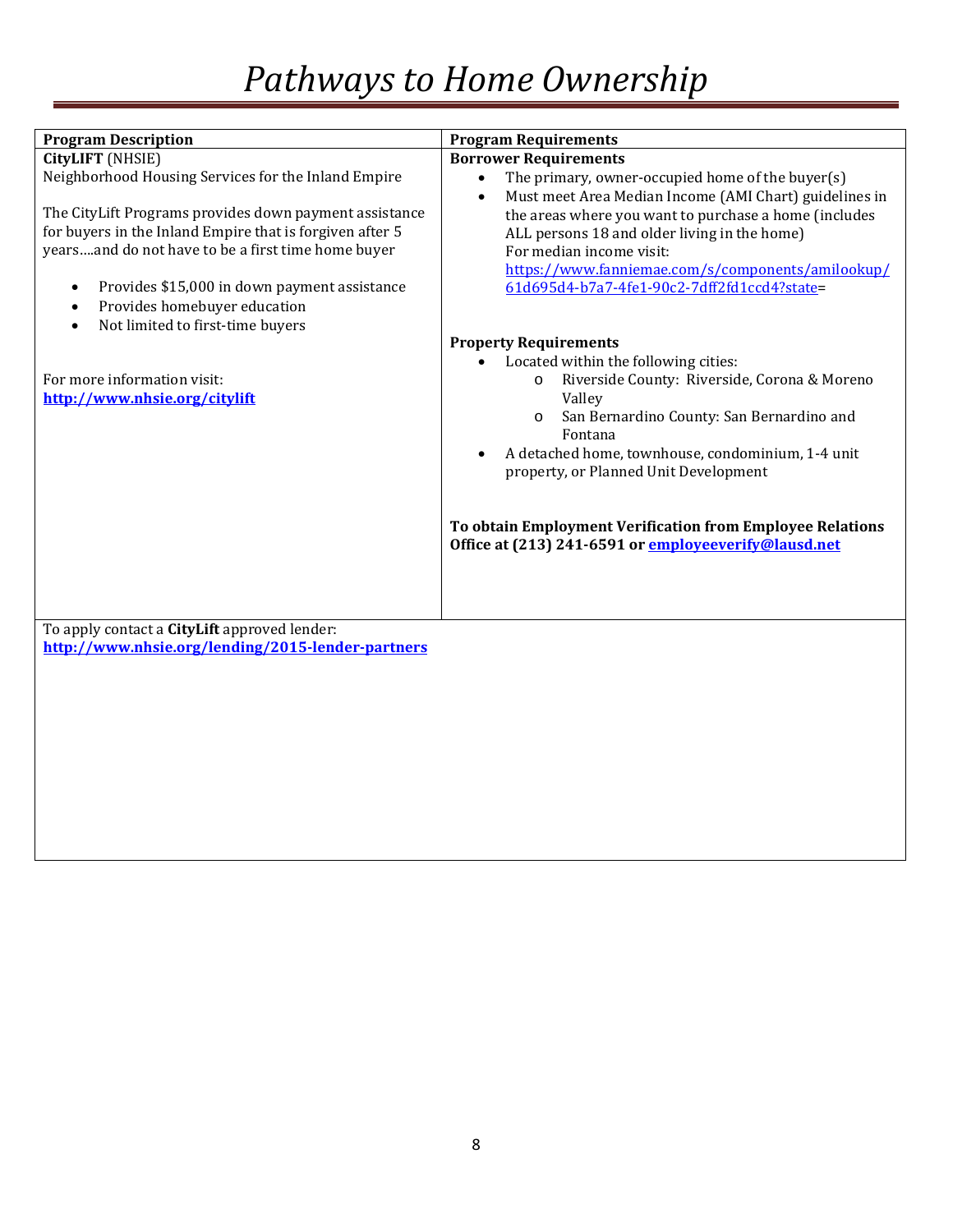| <b>Program Description</b>                                                                                                                                                                                              | <b>Program Requirements</b>                                                                                                                                                                                                                                                                                                                                                                                                                                                                                                                                                                                                                                                                                                         |
|-------------------------------------------------------------------------------------------------------------------------------------------------------------------------------------------------------------------------|-------------------------------------------------------------------------------------------------------------------------------------------------------------------------------------------------------------------------------------------------------------------------------------------------------------------------------------------------------------------------------------------------------------------------------------------------------------------------------------------------------------------------------------------------------------------------------------------------------------------------------------------------------------------------------------------------------------------------------------|
| CalPLUS w/ ZIP*<br>The CalPLUS FHA program is a first mortgage loan insured                                                                                                                                             | <b>Borrower Requirements</b><br>Owner occupied, primary residence<br>$\bullet$                                                                                                                                                                                                                                                                                                                                                                                                                                                                                                                                                                                                                                                      |
| by the Federal Housing Administration                                                                                                                                                                                   | Homebuyer Education & Counseling Required<br>$\bullet$<br>Meet CalHFA income limits for this program<br>$\bullet$                                                                                                                                                                                                                                                                                                                                                                                                                                                                                                                                                                                                                   |
| Interest rate: fixed 30-year term<br>is combined with a CalHFA* Zero Interest Program (ZIP)                                                                                                                             | Income limits for each county can be found at:<br>http://www.chfloan.org/programs/dpa/limits.aspx                                                                                                                                                                                                                                                                                                                                                                                                                                                                                                                                                                                                                                   |
| CalHFA ZIP is a deferred-payment second loan of 3.5% of<br>the first mortgage loan amount, for down payment<br>assistance<br>For more information visit:<br>http://www.calhfa.ca.gov/homebuyer/programs/calp<br>lus.htm | <b>Property Requirements</b><br>Sales price of the home cannot exceed CalHFA's sales price<br>limits, for county limits visit:<br>http://www.calhfa.ca.gov/homeownership/limits/<br>Single-family, one-unit residence, including approved<br>$\bullet$<br>condominium/PUD<br><sup>o</sup> Guest houses, granny units and in-law quarters may be<br>eligible<br>Manufactured home must be on a permanent foundation<br>$\bullet$<br>Condominiums must meet the guidelines of the first<br>$\bullet$<br>mortgage<br>There is a five acre maximum on the size of the property<br>$\bullet$<br>Leaseholds/Land Trusts and Co-ops are not permitted<br>$\bullet$<br>Meet the requirements of the mortgage insurer/guarantor<br>$\bullet$ |
|                                                                                                                                                                                                                         | To obtain Employment Verification from Employee Relations<br>Office at (213) 241-6591 or employeeverify@lausd.net                                                                                                                                                                                                                                                                                                                                                                                                                                                                                                                                                                                                                   |
| To apply contact a CalHFA approved lender:                                                                                                                                                                              |                                                                                                                                                                                                                                                                                                                                                                                                                                                                                                                                                                                                                                                                                                                                     |
| http://www.calhfa.ca.gov/apps/approvedlenders/                                                                                                                                                                          |                                                                                                                                                                                                                                                                                                                                                                                                                                                                                                                                                                                                                                                                                                                                     |
| Input the following information in the designated fields when looking for an approved lender:<br><b>Input City: Los Angeles</b><br><b>County: Los Angeles</b>                                                           |                                                                                                                                                                                                                                                                                                                                                                                                                                                                                                                                                                                                                                                                                                                                     |

l ZIP - Zero Interest Program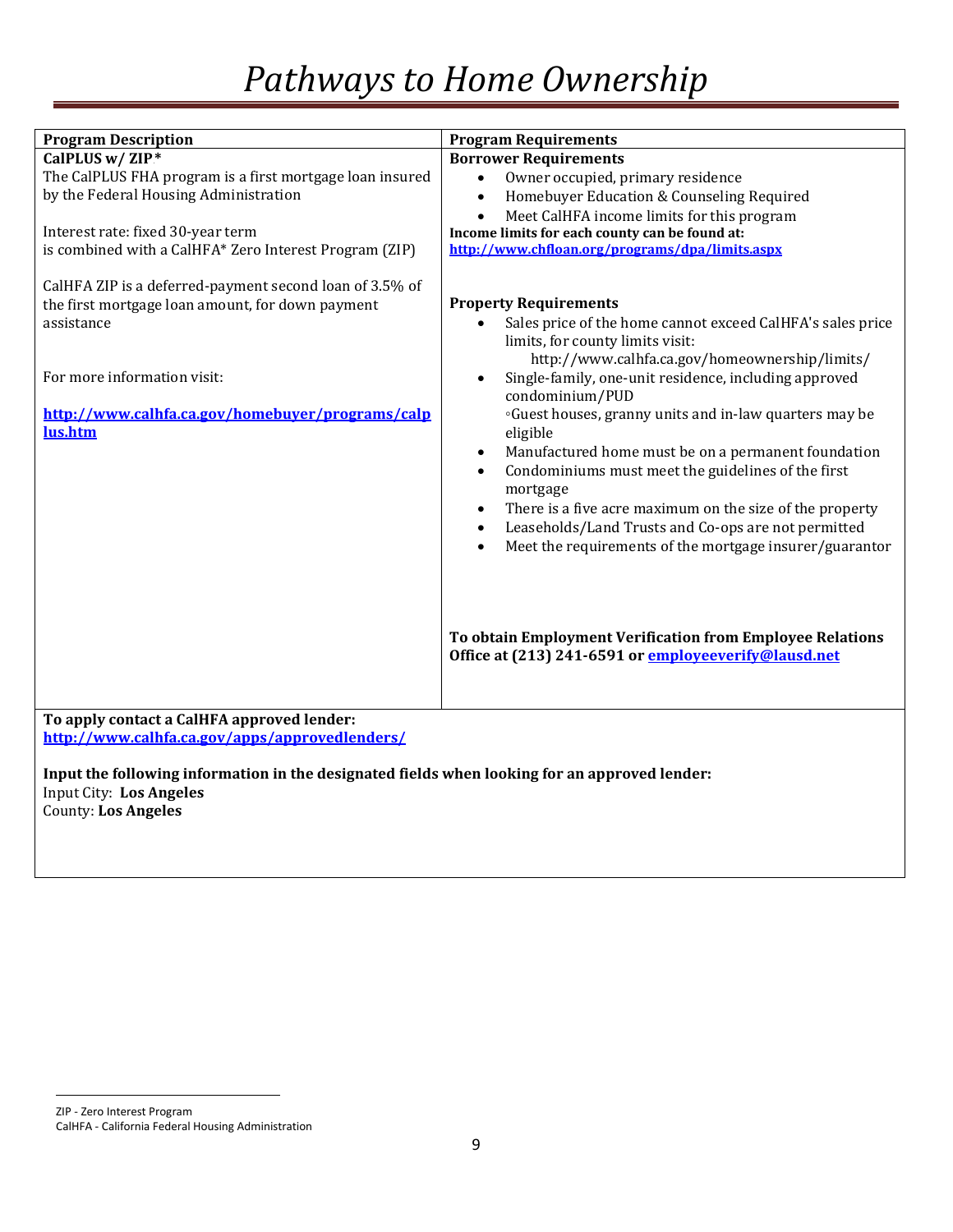| <b>Program Description</b>                                                                                                                    | <b>Program Requirements</b>                                                                                                                                                                                                                                                                                                                                                                                                          |
|-----------------------------------------------------------------------------------------------------------------------------------------------|--------------------------------------------------------------------------------------------------------------------------------------------------------------------------------------------------------------------------------------------------------------------------------------------------------------------------------------------------------------------------------------------------------------------------------------|
| <b>CalPLUS FHA</b><br>Cal-EEM + Grant (CalPLUS FHA) program combines an                                                                       | <b>Borrower Requirements</b><br>Occupy the property as a primary residence; non-occupant co-<br>$\bullet$<br>borrowers are not allowed                                                                                                                                                                                                                                                                                               |
| FHA-insured Energy Efficient Mortgage first mortgage<br>loan with an additional Cal-EEM Grant to make energy<br>efficient improvements easier | Complete homebuyer education counseling and obtain a<br>$\bullet$<br>certificate of completion through an eligible homebuyer<br>counseling organization<br>Meet CalHFA income limits for this program                                                                                                                                                                                                                                |
| 30 year fixed interest rate<br>$\bullet$<br>Can be combined with CHDAP* or ECTP for down<br>$\bullet$                                         | Income limits for each county can be found at:<br>http://www.chfloan.org/programs/dpa/limits.aspx                                                                                                                                                                                                                                                                                                                                    |
| payment assistance                                                                                                                            | <b>Property Requirements</b><br>Sales price of the home cannot exceed CalHFA's sales price<br>limits established for the county in which the property is<br>located<br>Single-family, one-unit residence, including approved<br>condominium/PUD                                                                                                                                                                                      |
| For more information visit:                                                                                                                   | Guest houses, granny units and in-law quarters may<br>$\circ$<br>be eligible                                                                                                                                                                                                                                                                                                                                                         |
| http://portal.hud.gov/hudportal/HUD?src=/program<br>offices/housing/sfh/eem/energy-r                                                          | Manufactured home must be on a permanent foundation<br>Condominiums must meet the guidelines of the first mortgage<br>$\bullet$<br>There is a five acre maximum on the size of the property<br>$\bullet$<br>Leaseholds/Land Trusts and Co-ops are not permitted<br>$\bullet$<br>Meet the requirements of the mortgage insurer/guarantor<br>$\bullet$<br>Must be subject to a Home Energy Rating System (HERS)<br>$\bullet$<br>report |
|                                                                                                                                               | To obtain Employment Verification from Employee Relations<br>Office at (213) 241-6591 or employeeverify@lausd.net                                                                                                                                                                                                                                                                                                                    |
| To apply contact a CalHFA approved lender:<br>http://www.calhfa.ca.gov/apps/approvedlenders/                                                  |                                                                                                                                                                                                                                                                                                                                                                                                                                      |
| <b>Input City: Los Angeles</b><br><b>County: Los Angeles</b>                                                                                  |                                                                                                                                                                                                                                                                                                                                                                                                                                      |

l

<span id="page-11-0"></span>CHDAP - California Housing Down Payment Assistance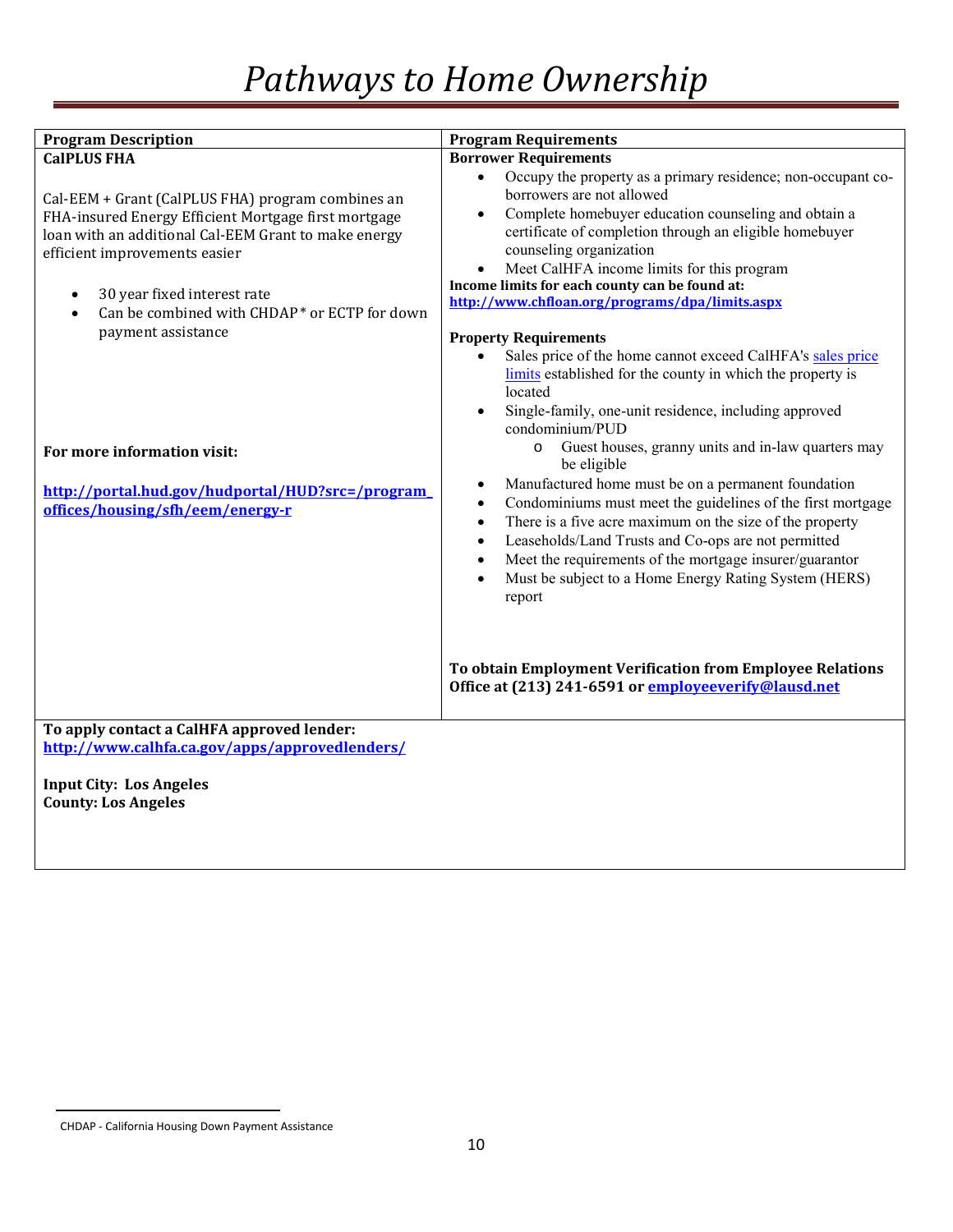| <b>Program Description</b>                             | <b>Program Requirements</b>                                                            |
|--------------------------------------------------------|----------------------------------------------------------------------------------------|
| CalFHA <sup>*</sup>                                    | <b>Borrower Requirements</b>                                                           |
| The CalHFA Conventional program is a first mortgage    | Occupy the property as a primary residence                                             |
| loan insured through private mortgage insurance on the | Homebuyer education counseling required<br>$\bullet$                                   |
| conventional market. The interest rate on the CalHFA   | Meet CalHFA income limits for this program<br>$\bullet$                                |
| Conventional is fixed throughout the 30-year term      | Income limits for each county can be found at:                                         |
|                                                        | http://www.chfloan.org/programs/dpa/limits.aspx                                        |
| For more information visit:                            |                                                                                        |
| http://www.calhfa.ca.gov/homebuyer/programs/fh         | <b>Property Requirements</b>                                                           |
| a.htm                                                  | Sales price of the home cannot exceed CalHFA's sales price                             |
|                                                        | limits, for county limits visit:                                                       |
|                                                        | http://www.calhfa.ca.gov/homeownership/limits/                                         |
|                                                        | Single-family, one-unit residence, including approved<br>$\bullet$<br>condominium/PUD* |
|                                                        | Guest houses, granny units and in-law quarters<br>$\circ$<br>may be eligible           |
|                                                        | Manufactured home must be on a permanent foundation<br>$\bullet$                       |
|                                                        | Condominiums must meet the guidelines of the first<br>$\bullet$<br>mortgage            |
|                                                        | There is a five acre maximum on the size of the property<br>$\bullet$                  |
|                                                        | Leaseholds/Land Trusts and Co-ops are not permitted<br>$\bullet$                       |
|                                                        | Meet the requirements of the mortgage insurer/guarantor<br>$\bullet$                   |
|                                                        |                                                                                        |
|                                                        | <b>Homebuyer Education Requirement</b>                                                 |
|                                                        | CalHFA firmly believes that homebuyer education is critical to the                     |
|                                                        | success and happiness of a homeowner, and requires homebuyer                           |
|                                                        | education for all its homebuyer programs. CalHFA will accept hard                      |
|                                                        | or online copies of homebuyer education counseling certificates.                       |
|                                                        | To find a CalHFA approved Homebuyer Education Agency                                   |
|                                                        | visit: http://www.hud.gov/offices/hsg/sfh/hcc/hcs.cfm?webLi                            |
|                                                        | stAction=search&searchstate=CA                                                         |
|                                                        |                                                                                        |
|                                                        | Who has to take this Homebuyer Education course?                                       |
|                                                        | Only one occupying borrower on each loan transaction.                                  |
|                                                        |                                                                                        |
|                                                        |                                                                                        |
|                                                        | To obtain Employment Verification from Employee Relations                              |
|                                                        | Office at (213) 241-6591 or employeeverify@lausd.net                                   |
|                                                        |                                                                                        |
|                                                        |                                                                                        |
| To apply contact a HUD FHA approved lender:            |                                                                                        |
| http://www.hud.gov/ll/code/llslcrit.cfm                |                                                                                        |
| Select State: California                               |                                                                                        |

**Select State: California Input City: Los Angeles County: Los Angeles**

l

<span id="page-12-0"></span>CalFHA - California Federal Housing Administration

HUD - U.S. Department of Housing and Urban Development

PUD – Planned Unit Development

A first-time home buyer is someone who has not owned and occupied their own home in the last three years.